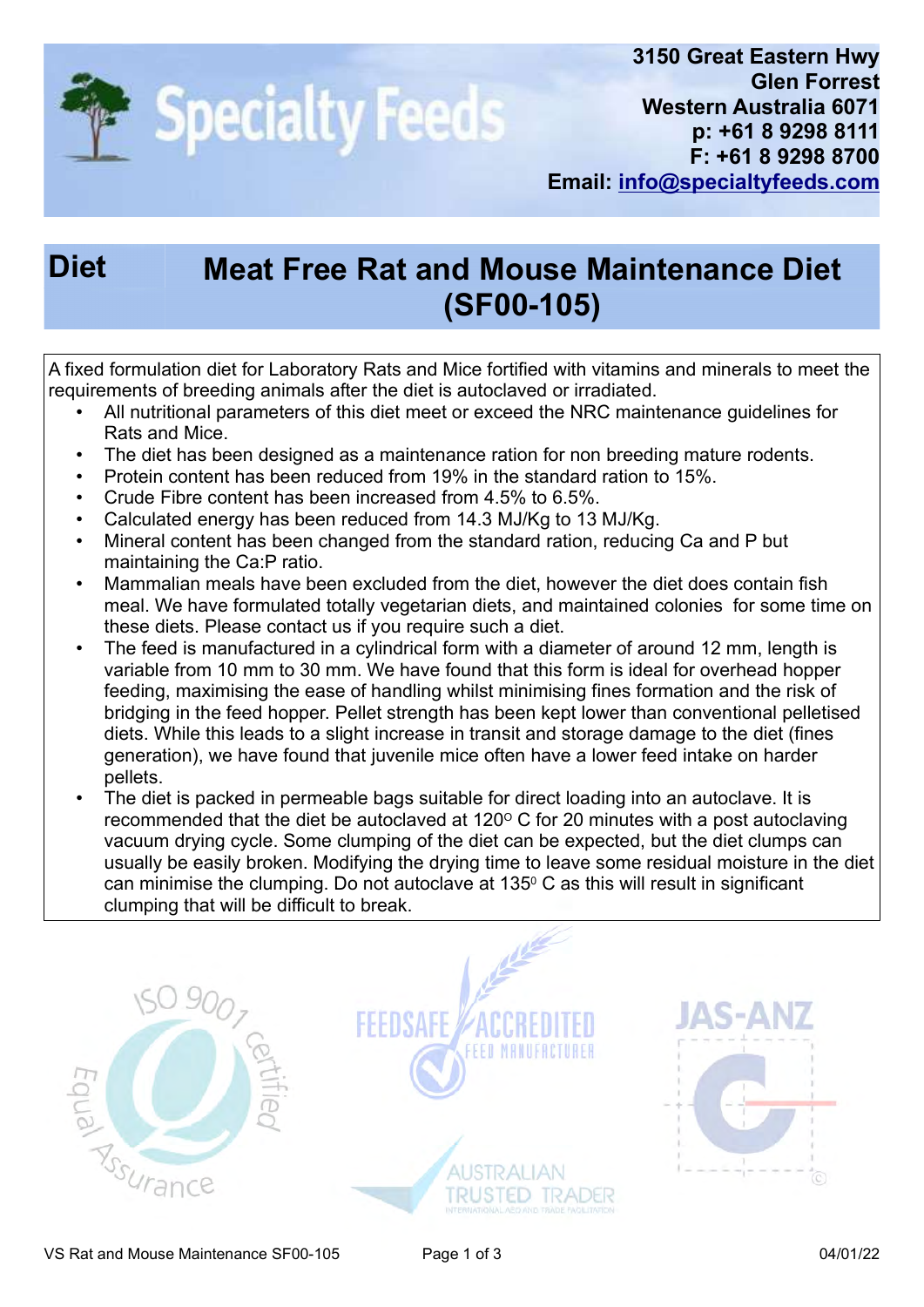| <b>Calculated Nutritional Parameters</b>   |              | <b>Diet Form and Features</b>                                                                                       |  |
|--------------------------------------------|--------------|---------------------------------------------------------------------------------------------------------------------|--|
| Protein                                    | 14.0%        | Cereal grain base diet. 12 mm diameter<br>$\bullet$<br>pellets.<br>Pack size 5 Kg, vacuum packed under<br>$\bullet$ |  |
| Total Fat                                  | 4.3%         |                                                                                                                     |  |
| <b>Crude Fibre</b>                         | 6.5%         | nitrogen in oxygen impermeable plastic                                                                              |  |
| <b>Acid Detergent Fibre</b>                | 10.0%        | bags. Packs are double bagged and                                                                                   |  |
| <b>Neutral Detergent Fibre</b>             | 22.3%        | packed into cardboard cartons to protect<br>them during transit and to ensure sterility                             |  |
| <b>Total Carbohydrate</b>                  | 64.8%        | is maintained.                                                                                                      |  |
| Digestible Energy                          | 12.8 MJ / Kg | Also available in 10 and 15Kg woven<br>polyethylene bags, suitable for direct                                       |  |
| % Total Calculated Energy from<br>Protein  | 17.5%        | loading into an autoclave.<br>Diet suitable for irradiation, also suitable<br>$\bullet$                             |  |
| % Total Calculated Energy From<br>Lipids   | 12.1%        | for autoclave.<br>Lead time 2 weeks or 4 weeks for                                                                  |  |
|                                            |              | irradiation.                                                                                                        |  |
| Ingredients                                |              | <b>Added Trace Minerals</b>                                                                                         |  |
| A Eived formule retion uping the following |              |                                                                                                                     |  |

A Fixed formula ration using the following ingredients: Wheat, Bran, Oats, Soya meal, Fish meal, Mixed vegetable oils, Canola oil, Salt, Calcium Carbonate, Dicalcium phosphate, Magnesium oxide, and a Vitamin and trace mineral premix.

| <b>Calculated Total Minerals</b> |                     |
|----------------------------------|---------------------|
| Calcium                          | 0.80%               |
| Phosphorous                      | 0.70%               |
| <b>Available Phosphorous</b>     | 0.40%               |
| Magnesium                        | 0.20%               |
| Sodium                           | 0.20%               |
| Potassium                        | 0.80%               |
| Sulphur                          | 0.20%               |
| Iron                             | $219$ mg/Kg         |
| Copper                           | 25 mg/Kg            |
| lodine                           | $0.5$ mg/Kg         |
| Manganese                        | 120 mg/Kg           |
| Cobalt                           | $0.7$ mg/Kg         |
| Zinc                             | 95 mg/Kg            |
| Molybdenum                       | $1.2 \text{ mg/Kg}$ |
| Selenium                         | $0.4$ mg/Kg         |
| Cadmium                          | $0.12$ mg/Kg        |
| Chromium                         | No data             |

| AUUCU TIACC MIIICIAIS |             |
|-----------------------|-------------|
| Magnesium             | 100 mg/Kg   |
| Iron                  | 70 mg/Kg    |
| Copper                | 16 mg/Kg    |
| lodine                | $0.5$ mg/Kg |
| Manganese             | 70 mg/Kg    |
| Zinc                  | 60 mg/Kg    |
| Molybdenum            | $0.5$ mg/Kg |
| Selenium              | $0.1$ mg/Kg |

| <b>Calculated Amino Acids as Fed</b> |       |
|--------------------------------------|-------|
| Valine                               | 0.72% |
| Leucine                              | 1.03% |
| Isoleucine                           | 0.61% |
| <b>Threonine</b>                     | 0.51% |
| Methionine                           | 0.26% |
| Cysteine                             | 0.28% |
| Lysine                               | 0.87% |
| Phenylalanine                        | 0.69% |
| <b>Tyrosine</b>                      | 0.53% |
| <b>Tryptophan</b>                    | 0.18% |
| <b>Histidine</b>                     | 0.39% |

 $\frac{1}{24}$  mg/Kg

**TRUSTED TRADER** 

 $\overline{(\circ)}$